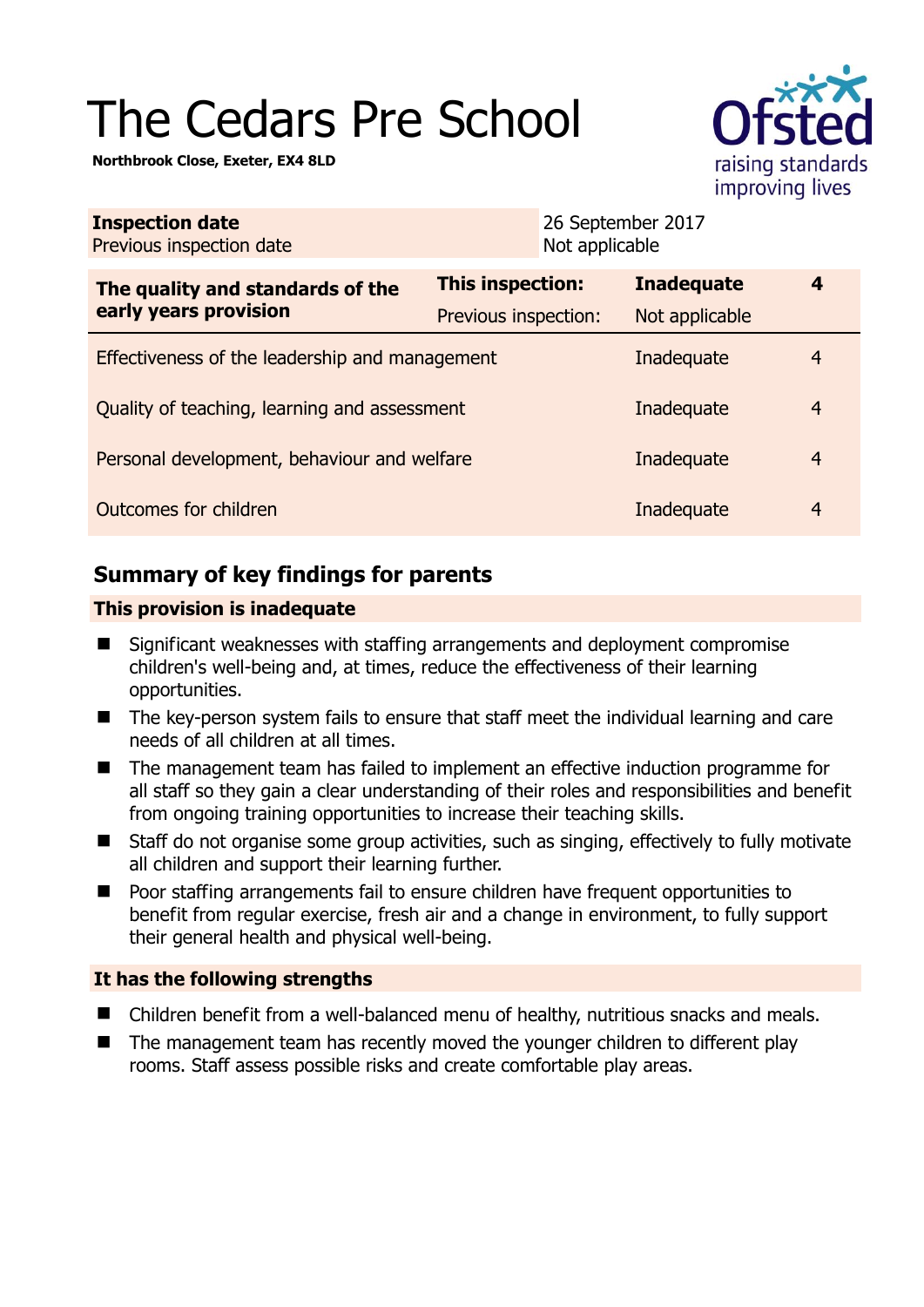# **What the setting needs to do to improve further**

#### **To meet the requirements of the early years foundation stage the provider must:**

|   |                                                                                                                                                                                                                                                       | <b>Due Date</b> |
|---|-------------------------------------------------------------------------------------------------------------------------------------------------------------------------------------------------------------------------------------------------------|-----------------|
| ш | improve staffing arrangements and deployment of staff to meet<br>the needs of all children effectively and provide more challenging<br>and motivating learning and development experiences, to help<br>children make the progress they are capable of | 31/10/2017      |
|   | assign a key person to each child to consistently support and meet<br>their individual learning and care needs and work closely with<br>parents                                                                                                       | 31/10/2017      |
|   | provide all staff with an appropriate induction programme so they<br>have a clear understanding of their roles and responsibilities and<br>the support, coaching and training they need to improve the<br>quality of teaching.                        | 11/12/2017      |

#### **To further improve the quality of the early years provision the provider should:**

- **I** improve the organisation of group activities to engage and interest children and increase their participation in learning
- provide more opportunities for children to play outside and benefit from frequent exercise and activities in the fresh air to fully support their overall physical well-being.

## **Inspection activities**

- The inspector observed children's interactions in play indoors and viewed their learning journals.
- The inspector had discussions with the management team and viewed documentation, such as operational policies, procedures, and required records for the suitability of staff.
- The inspector undertook a joint observation with the manager and discussed children's learning and development.
- $\blacksquare$  The inspector took into account the views of parents spoken with at the visit.
- This inspection took place following Ofsted's risk assessment process.

## **Inspector**

Mary Daniel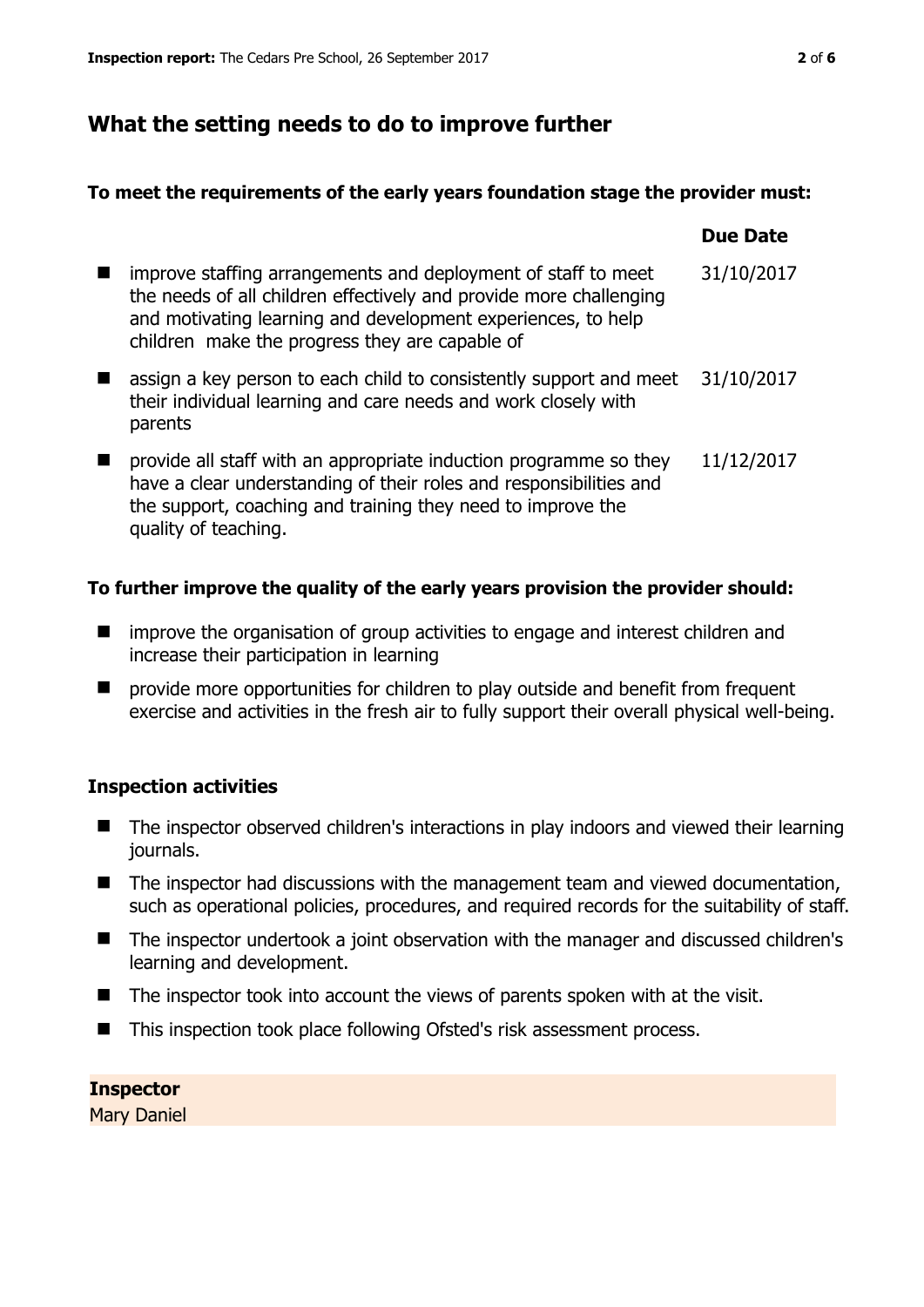# **Inspection findings**

#### **Effectiveness of the leadership and management is inadequate**

Safeguarding is ineffective. The management team has failed to organise staffing arrangements to meet the needs of all children. There have been several changes in staff recently and, although the team meets staff-to-child ratios using temporary staff, there are significant weaknesses with the overall organisation and deployment of staff. For example, not all staff work with the same children each day, and not all children have a key person to help them settle and develop secure relationships. The induction programme is insufficient to ensure all staff understand their responsibilities and all children's individual needs and learning abilities. Staff do not receive the opportunities they need to develop their professional knowledge and meet children's care and learning needs sufficiently. Nevertheless, the new manager has started to implement more regular supervisory meetings that will address these issues. She regularly evaluates practice with the management team. They have identified some weaknesses and set clear action plans for development. For example, they are currently appointing permanent staff. However, although staff are improving the indoor play areas well, overall improvements are limited. The management team and staff understand safeguarding procedures to follow regarding any concerns that arise and they liaise regularly with other professionals involved in children's care.

#### **Quality of teaching, learning and assessment is inadequate**

The quality of teaching is not consistently good enough throughout the nursery. Staff understand child development, but weak staffing arrangements and deployment mean they do not help all children acquire the interest and confidence to learn and develop effectively. For example, on the day of inspection, there were no clear planned activities for the toddlers and some staff were not familiar with their individual abilities. Although staff interact with the toddlers in play, there is a lack of variety and appropriate challenge in some activities to support the specific next steps of development of all children. For example, staff look at a recipe book with the older toddlers and encourage their discussion, but this does not engage the younger children and they wander off with little else to interest them. At times, poor staff deployment means children do not benefit from daily and regular outdoor play experiences to promote their physical well-being, particularly for those who learn best outdoors. This does not motivate all children to gain confidence in their abilities and become active learners. However, older toddlers concentrate well at times, building models with bricks, and they enjoy dressing up as superheroes. Babies show interest in sensory picture books and begin to repeat words and sounds. Significant weaknesses in the key-person system mean parents do not always know who is responsible for their child, to promote a consistent approach to support children's care and learning needs. Nonetheless, staff do inform parents of children's activities each day and respond to parents' communication. The management team has recently introduced a new assessment system to help monitor children's progress more effectively. This is still in the early stages, and staff are starting to use this more consistently to help track children's progress and identify any gaps in their learning.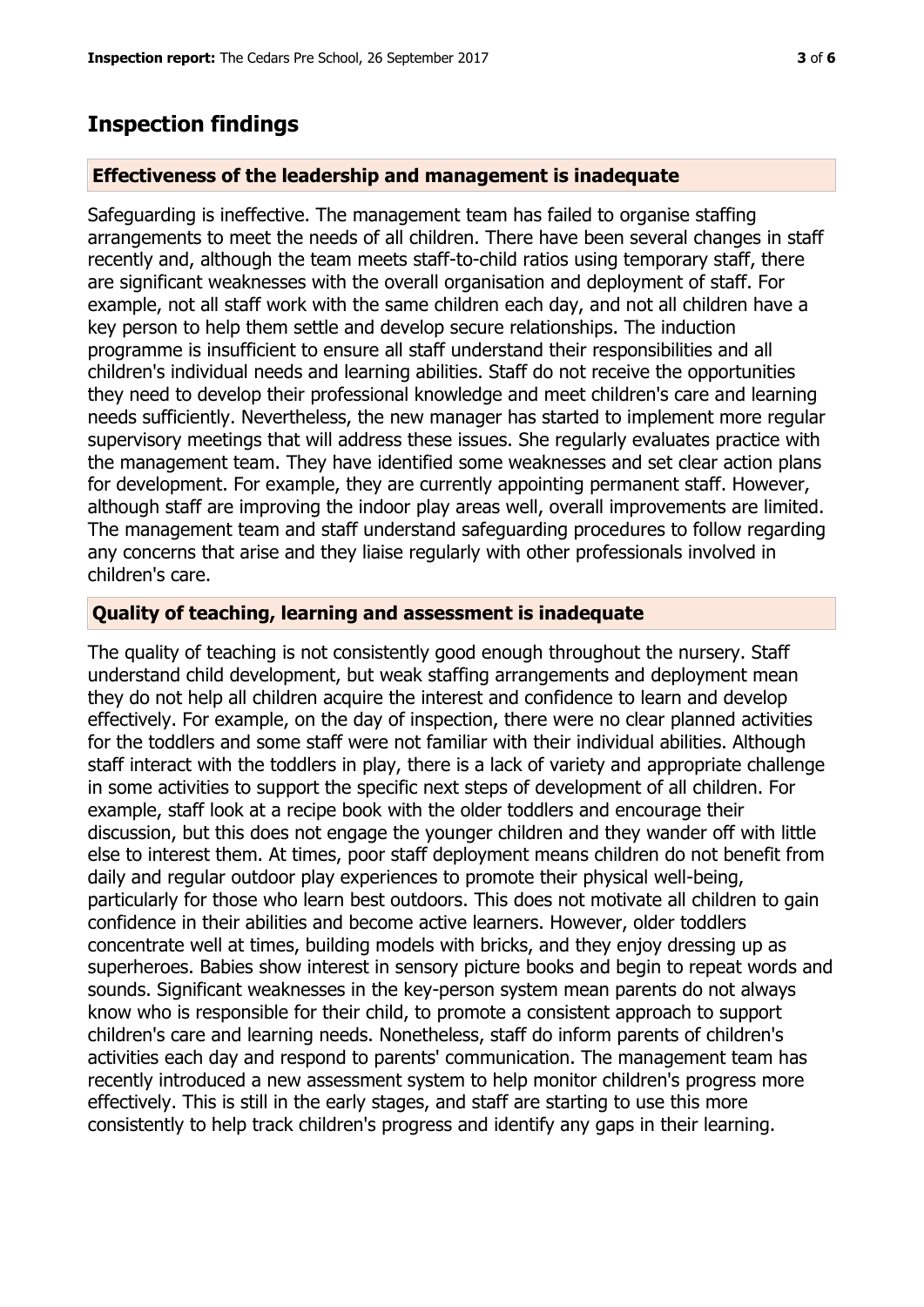#### **Personal development, behaviour and welfare are inadequate**

Significant weaknesses in the key-person arrangements compromise children's welfare and learning. Some children do not consistently know who will be caring for them and managing their personal care needs each day. This affects how children gain a sense of security and emotional well-being and does not support them in separating from their parents well. For instance, on arrival, some children are unsettled and upset and do not engage in play easily. Staff are caring and friendly, and they comfort these children, but this leaves other children with limited attention. Some stand alone or wander for long periods not knowing what to do. Toddlers have their nappies changed regularly, but not consistently by the same staff member. Weaknesses in staff deployment have a negative impact on children. For example, in the morning, tired babies are not always able to settle to sleep in their main care room when they need to, until all staff have arrived.

#### **Outcomes for children are inadequate**

Children do not receive the support they need to make the progress they are capable of across all areas of learning. They do not acquire the skills and motivation to learn. At times, there is a lack of variety and appropriate challenge in activities. For example, on the day of inspection, some younger toddlers did not engage in a play dough activity that staff had already provided earlier in the day and they wandered around with little to do. Although toddlers have choices in food, they do not receive consistent encouragement from staff to serve themselves. Children are not stimulated enough to learn and gain the necessary key skills, such as independence, to help them with their future learning.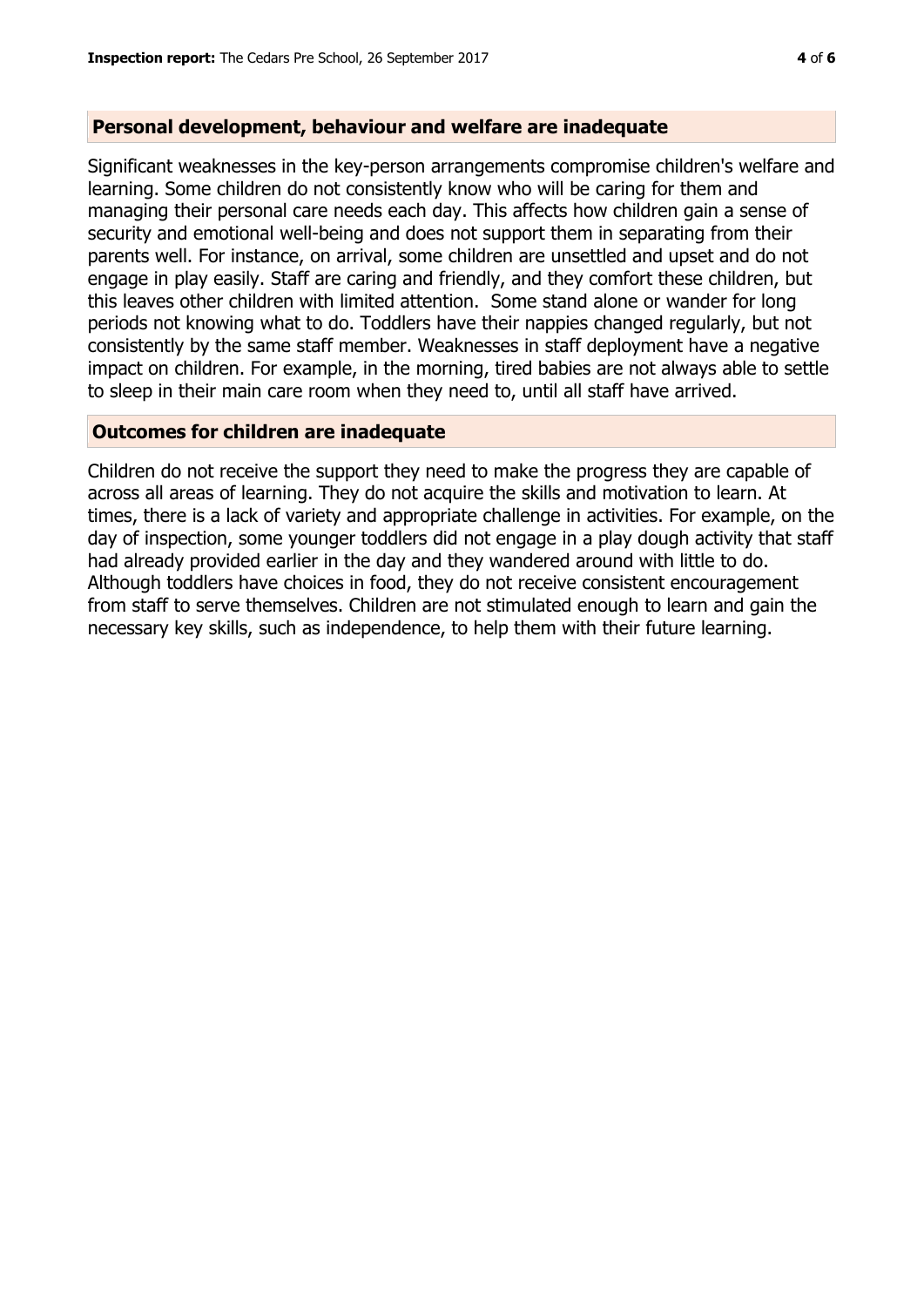# **Setting details**

| Unique reference number                             | EY551303                                                                             |
|-----------------------------------------------------|--------------------------------------------------------------------------------------|
| <b>Local authority</b>                              | Devon                                                                                |
| <b>Inspection number</b>                            | 1114985                                                                              |
| <b>Type of provision</b>                            | Full-time provision                                                                  |
| Day care type                                       | Childcare - Non-Domestic                                                             |
| <b>Registers</b>                                    | Early Years Register, Compulsory Childcare<br>Register, Voluntary Childcare Register |
| Age range of children                               | $1 - 2$                                                                              |
| <b>Total number of places</b>                       | 21                                                                                   |
| Number of children on roll                          | 32                                                                                   |
| Name of registered person                           | Action For Children Developments Ltd                                                 |
| <b>Registered person unique</b><br>reference number | RP539433                                                                             |
| <b>Date of previous inspection</b>                  | Not applicable                                                                       |
| <b>Telephone number</b>                             | 07843642982                                                                          |

The Cedars Pre School re-registered in 2017. It is situated in Beacon Heath, Exeter in Devon and is managed by Action For Children Developments Ltd. The nursery is open Monday to Friday from 7.45am until 5.45pm for 51 weeks of the year. There are eight members of staff employed. Of these, one holds a childcare qualification at level 6, one holds a qualification at level 5, and six hold childcare qualifications at level 3 and level 2. The nursery receives funding to provide free early years education for children aged two years.

This inspection was carried out by Ofsted under sections 49 and 50 of the Childcare Act 2006 on the quality and standards of provision that is registered on the Early Years Register. The registered person must ensure that this provision complies with the statutory framework for children's learning, development and care, known as the early years foundation stage.

Any complaints about the inspection or the report should be made following the procedures set out in the guidance 'Complaints procedure: raising concerns and making complaints about Ofsted', which is available from Ofsted's website: www.gov.uk/government/organisations/ofsted. If you would like Ofsted to send you a copy of the guidance, please telephone 0300 123 4234, or email enquiries@ofsted.gov.uk.